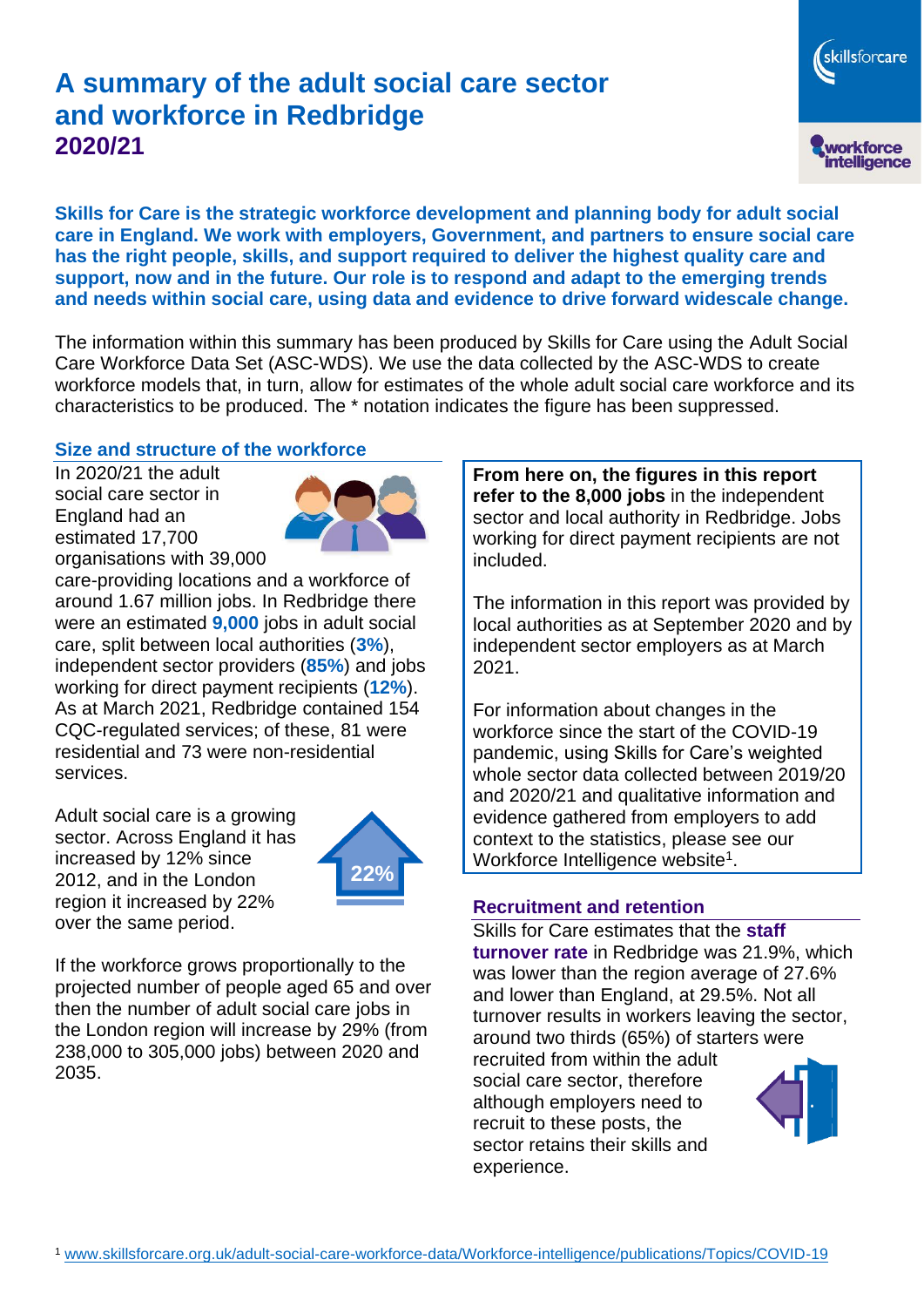Adult social care has an experienced 'core' of workers. Workers in Redbridge had on average **7.5 years of experience in the sector** and 75% of the workforce had been working in the sector for at least three years.

Using both workforce intelligence evidence and our links with employers and stakeholders across England, we know that recruitment and retention is one of the largest issues faced by employers. We have many resources and tools available to help, for example the 'Values-based recruitment and retention toolkit'<sup>2</sup> and 'Seeing potential: widen your talent pool'. <sup>3</sup> For more information please visit: [www.skillsforcare.org.uk/recruitment-retention](http://www.skillsforcare.org.uk/recruitment-retention)

#### **Employment information**

We estimate Redbridge had **8,000** adult social care jobs employed in the local authority and independent sectors. These included 550 managerial roles, 175 regulated professionals, 6,600 direct care (including 5,900 care workers), and 650 othernon-care proving roles.

The average number of **sickness days** taken in the last year in Redbridge was 6.7, (8.5 in London and 9.5 across England). With an estimated directly employed workforce of 7,300, this would mean employers in Redbridge lost approximately **48,000 days to sickness in 2020/21**. In England levels of staff sickness have nearly doubled over the course of the pandemic between 2019/20 and 2020/21, in total around 6 million extra days were lost to sickness than in the year before.

Over half (65%) of the workforce in Redbridge were on zero-hours contracts. Around two fifths (42%) of the workforce usually worked full-time hours and 58% were part-time.

### **Chart 1. Proportion of workers on zero hours contracts by area**

**England** London Redbridge



### **Workforce demographics**

The majority (81%) of the workforce in Redbridge were female, and the average age was 45 years old. Workers aged 24 and



under made up 5% of the workforce and workers aged over 55 represented 22%. Given this age profile approximately 1,800 people will be reaching retirement age in the next 10 years.

Nationality varied by region, in England 83% of the workforce identified as British, while in the London region this was 63%. An estimated 58% of the workforce in Redbridge identified as British, 12% identified as of an EU nationality and 30% a non-EU nationality, therefore there was a higher reliance on non-EU than EU workers.

### **Pay**



Table 1 shows the full-time equivalent annual or hourly pay rate of selected job roles in Redbridge (area), London (region) and England. All figures

represent the independent sector as at March 2021, except social workers which represent the local authority sector as at September 2020. At the time of analysis, the National Living Wage was £8.72.

#### **Table 1. Average pay rate of selected job roles by area**

|                                 | <b>England</b> | Region  | Area    |
|---------------------------------|----------------|---------|---------|
| Full-time equivalent annual pay |                |         |         |
| Social Worker <sup>t</sup>      | £37,100        | £44,500 | £37,700 |
| Registered nurse                | £33,600        | £34,700 | £31,800 |
| Hourly pay                      |                |         |         |
| National Living<br>Wage         | £8.72          | £8.72   | £8.72   |
| Senior care worker              | £10.00         | £10.43  | £9.33   |
| Care worker                     | £9.29          | £9.70   | £9.14   |
| Support and<br>outreach         | £9.53          | £10.19  | £9.07   |

†Local authority social workers only.

Please note that pay varies by sector, with local authority pay generally being higher than independent sector pay.